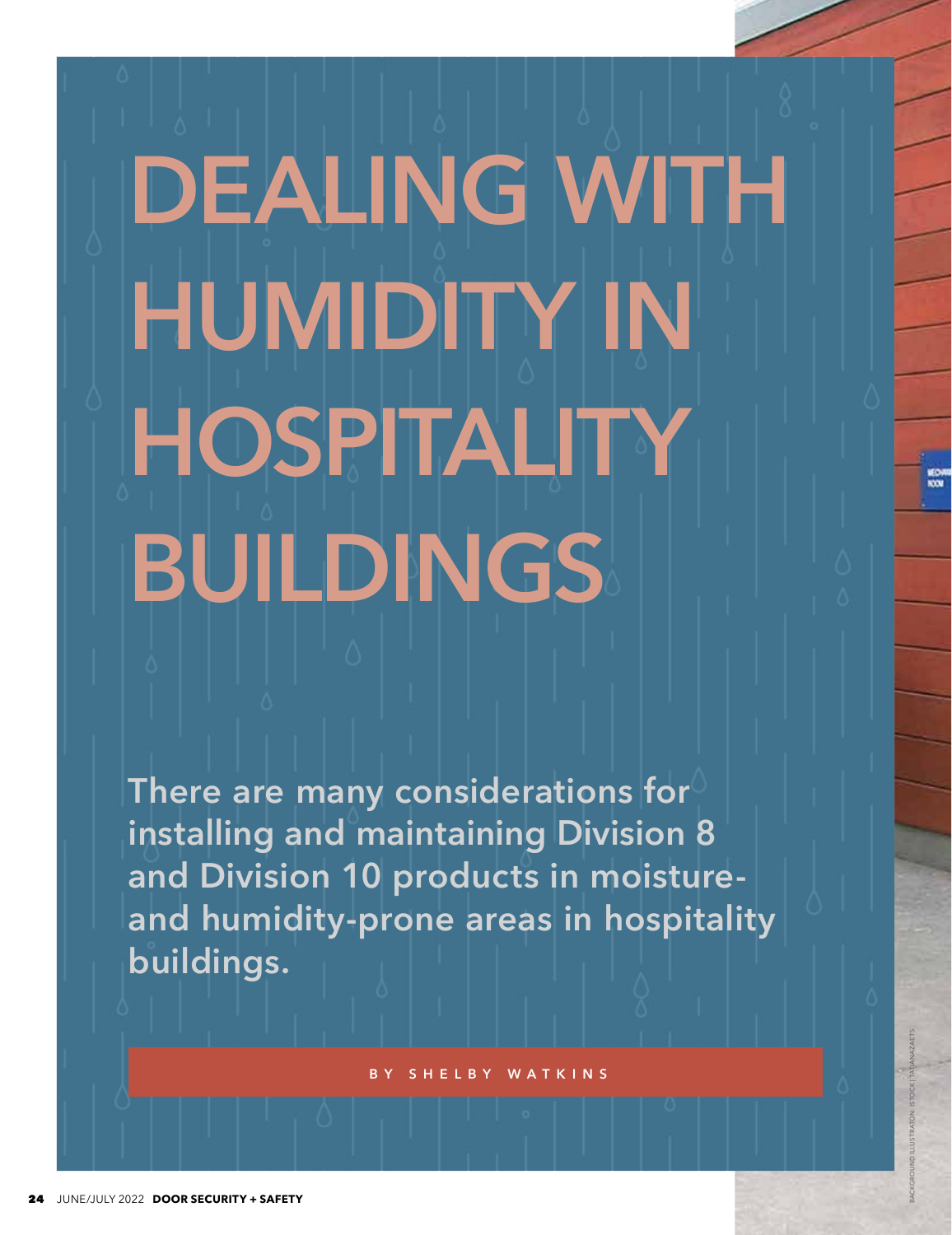

ACID ROOM

hybrid doors (closed-cell foam injected) with aluminum louvers used for poolside chemical storage and mechanical rooms.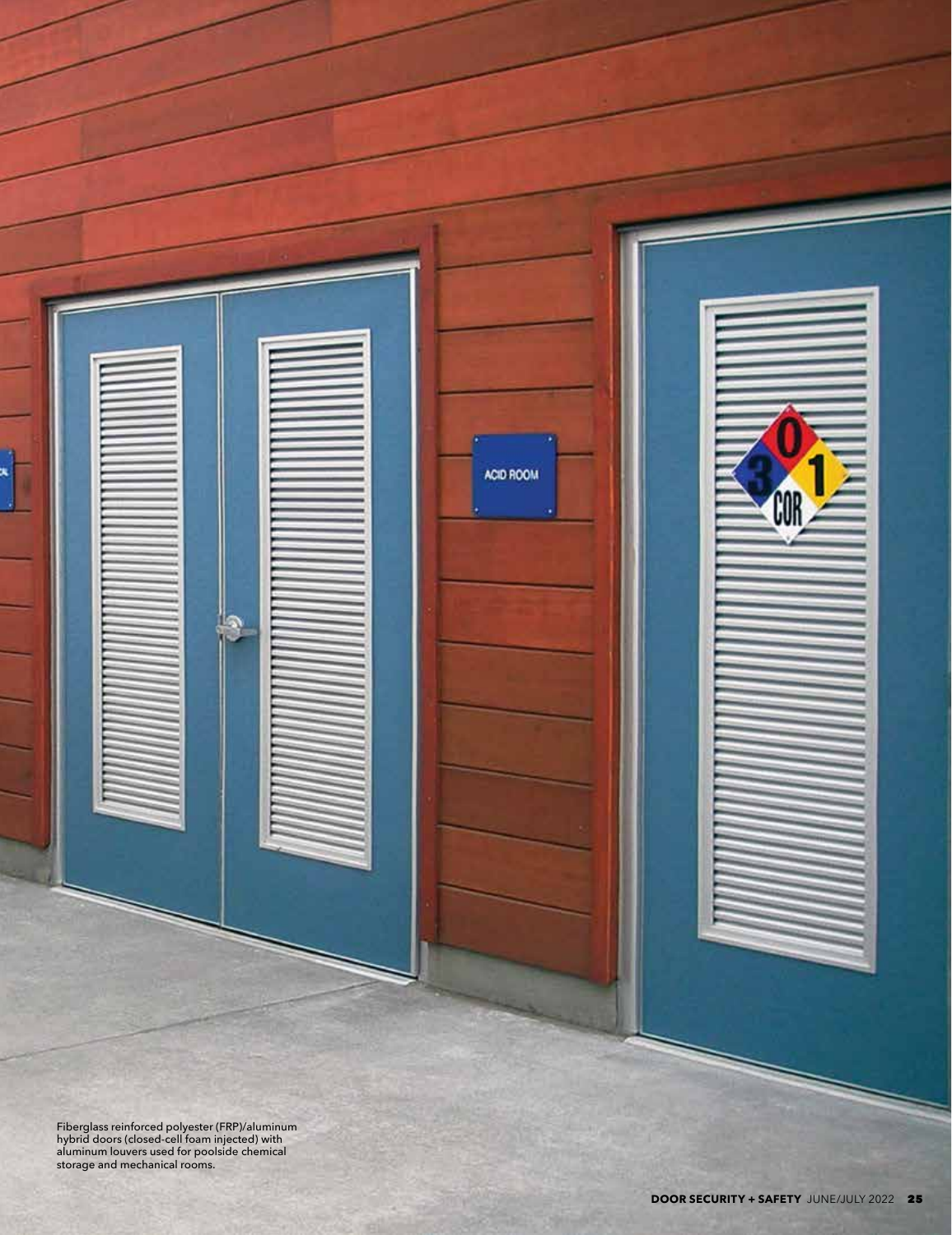

Pultruded fiberglass doors (closed cell foam core) at beach cabanas at Lido Beach on the New York coast.



This FRP door to a fire-rated mechanical room at a pool features a stainless steel edge and a mineral core.

Hospitality buildings such as hotels present several challenges when it comes to moisture and high humidity. The variety of conditions among distinct areas in these buildings combined with the high quantity of Division 8 and Division 10 products can make it challenging to choose the right products and components for each, including the fasteners used during installation.

Recognizing these areas and the challenges they present for each of the materials you can choose from is important to ensure your installation lasts and looks great for years to come.

# **Hospitality Building Areas Prone to Moisture**

There are many high-humidity and moisture-prone areas in hospitality industry buildings, which can include:

- Indoor pool and spa areas.
- Fitness areas and showers.
- Common area bathrooms.
- Guest room entrances and bathrooms.
- Kitchen and back-of-house areas.
- Boiler and utility rooms.

For hospitality buildings in wet or humid climates this includes the exterior, and hospitality buildings in humid climates have outdoor facilities or more outdoor entrances needing special consideration.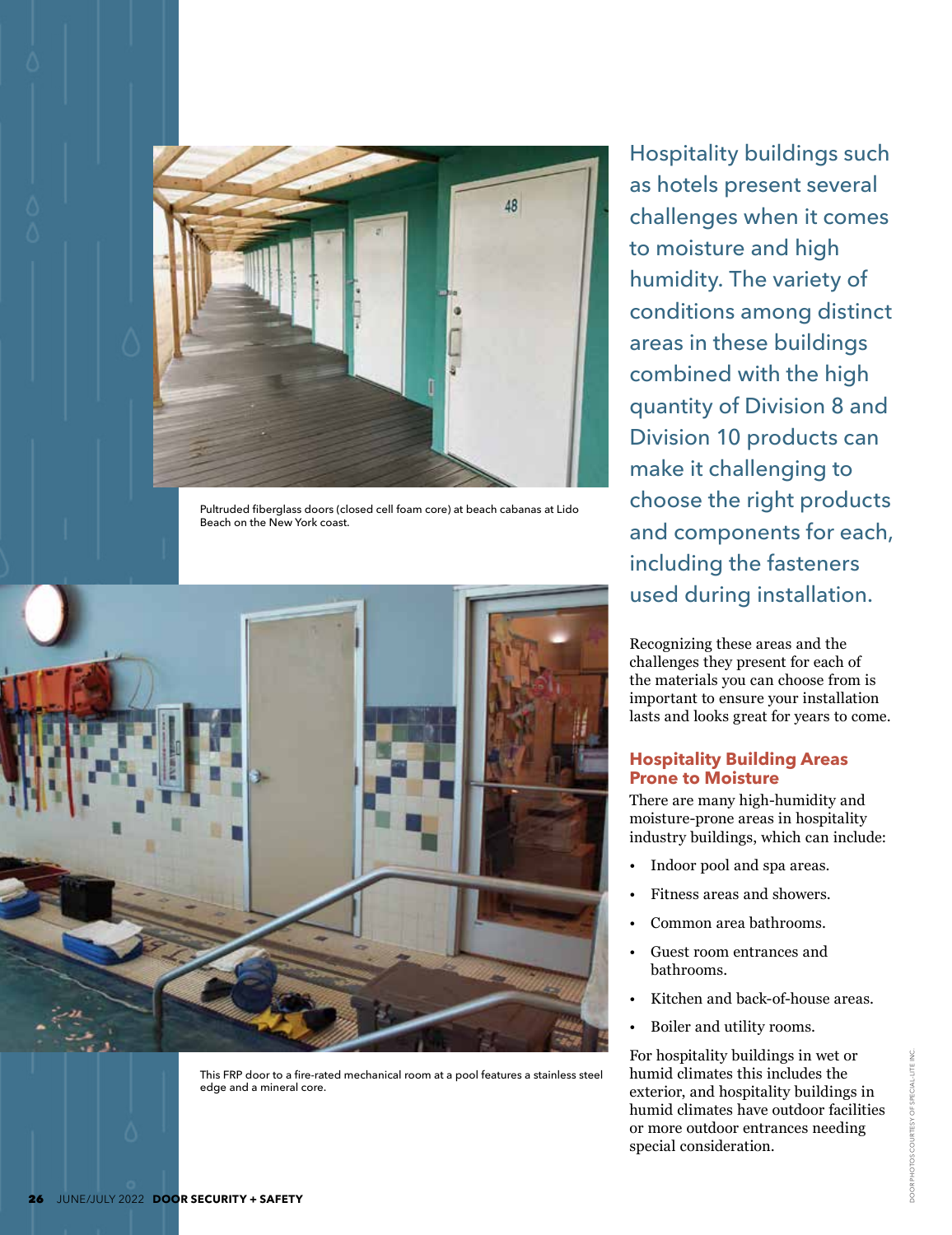# **How to Evaluate if an Area Experiences High Humidity**

What contributes to a high humidity area? Expertise in your area typically doesn't include fixing ventilation issues, for example, but there are ways to evaluate and anticipate a potential humidity or moisture challenge:

- If it is a retrofit project, inspect the products you are replacing—prior products may show swelling, chipped paint, rust or other corrosion, or visible mold or mildew.
- Observe HVAC systems—ventilation is a frequent issue in hospitality buildings and is especially an issue in pool or spa areas as well as guest room bathrooms, which often lack a fan. In addition, the HVAC systems many hotels use are effective at controlling individual room temperature, but are not as effective at reducing humidity levels, allowing moisture to build up in guest rooms.
- Observe fluctuations in temperature between areas—this attracts condensation.

# **The Moisture Problem**

High-moisture areas can cause several issues with the materials we choose for partitions, doors, and frames. There are two primary ways moisture can create problems with these products:

- Retaining moisture—the presence of moisture can encourage mold, mildew and bacteria growth. Materials that retain and trap moisture are more susceptible and may additionally swell, become too heavy for hanging hardware and become permanently damaged from moisture exposure.
- Causing corrosion—water and humidity, encouraged by the presence of dust, are the key contributors to corrosion. Corrosion can take the form of surface rust, galvanic corrosion, pitting, crevice corrosion and stress corrosion cracking. Corrosion can start in hidden areas like joints, overlaps, fastener penetrations, and interiors, where it cannot be stopped.





FRP/aluminum hybrid doors (closed-cell foam injected) used in showers in a pool locker room.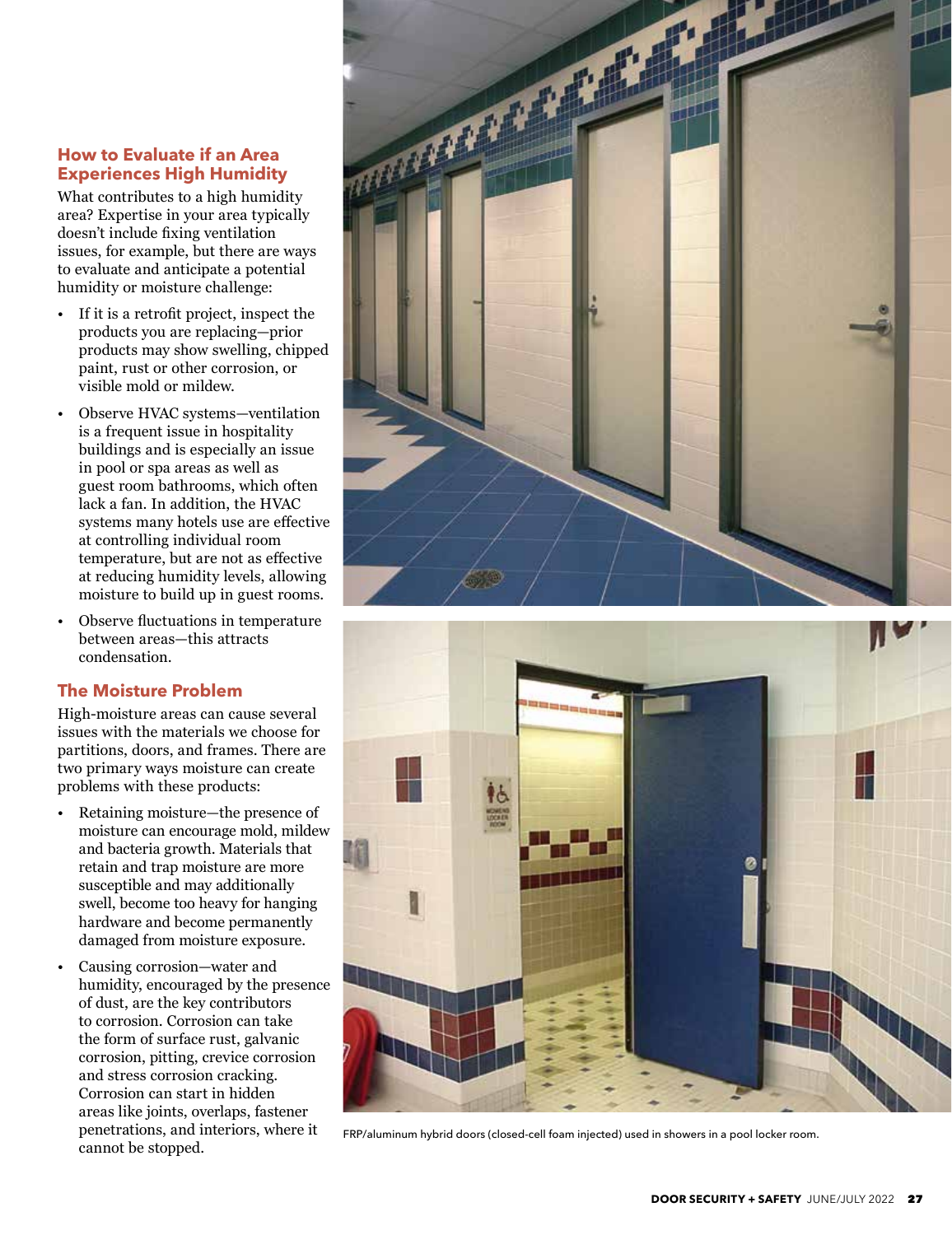

Partitions, doors and frames experiencing moisture and corrosion problems pose more than aesthetic concerns. The wrong materials in these applications can support mold and mildew growth, affecting the health of building occupants.

Deteriorating finishes are difficult to clean and keep sanitary. Exterior openings experiencing these issues can pose security and pest risks to the building as they deteriorate, as well as letting heating and cooling escape.

Left: An aluminum monumental door at a main floor entrance to a condominium in Hawaii.

Below: Aluminum doors and aluminum-framed glass partitions at gym and pool area.



**"PARTITIONS, DOORS AND FRAMES EXPERIENCING MOISTURE AND CORROSION PROBLEMS POSE MORE THAN AESTHETIC CONCERNS."**

These factors can be tested for by manufacturers or component materials may have testing data available. Some of the test standards used to evaluate moisture-related issues on specific materials include:

- ASTM D3273-21: Standard Test Method for Resistance to Growth of Mold on the Surface of Interior Coatings in an Environmental Chamber
- ASTM D3274-09R21: Standard Test Method for Evaluating Degree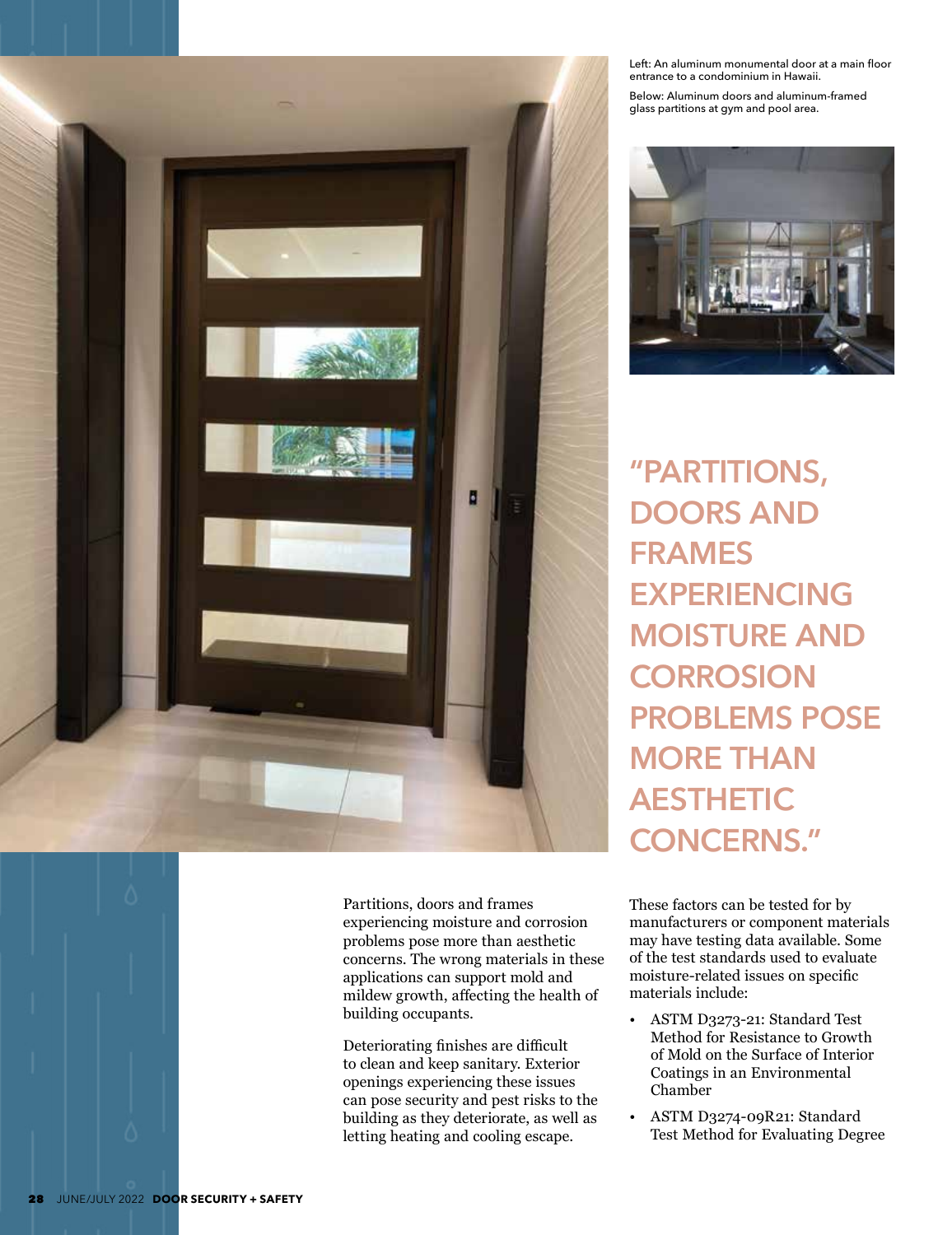of Surface Disfigurement of Paint Films by Fungal or Algal Growth, or Soil and Dirt Accumulation

- ASTM B117-19: Standard Practice for Operating Salt Spray (Fog) Apparatus
- ASTM D570-98R18: Standard Test Method for Water Absorption of Plastics
- ANSI/NFRC 100-2020 [E0A0]: Procedure for Determining Fenestration Product U-factors (if differences in temperature/ condensation are a concern)

# **Problem Catalysts**

Often, these same environments within the building are also subject to varying temperatures, chemicals, and cleaning and sanitizing routines that keep mold and bacteria at bay but may compound issues with corrosion, or cause additional problems with doors, frames and bathroom partitions.

Continual direct exposure to water and pool chemicals (e.g., wet towels, swimsuits) can be a key issue in common areas adjacent to pools and spas. In addition, exterior openings that are often the first impression for guests can experience corrosion catalysts including precipitation, sea spray, dirt, road deicers and pollution chemicals.

# **How to Avoid the Moisture Problem in Hospitality Installations**

## *CONSIDERATIONS FOR PRODUCT CONSTRUCTION*

Seamless, monolithic doors, frames and partition panels are the easiest to clean and most impervious to moisture. Minimize moisturetrapping crevices and overlapping seams. Product construction that minimizes heat transfer can help avoid condensation-driven moisture issues.

#### *CONSIDERATIONS FOR PRODUCT MATERIALS AND FINISHES*

Look beyond the surface of the product to the core material.



Aluminum flush doors (closed-cell foam injected) with aluminum louvers on a chemical storage room.